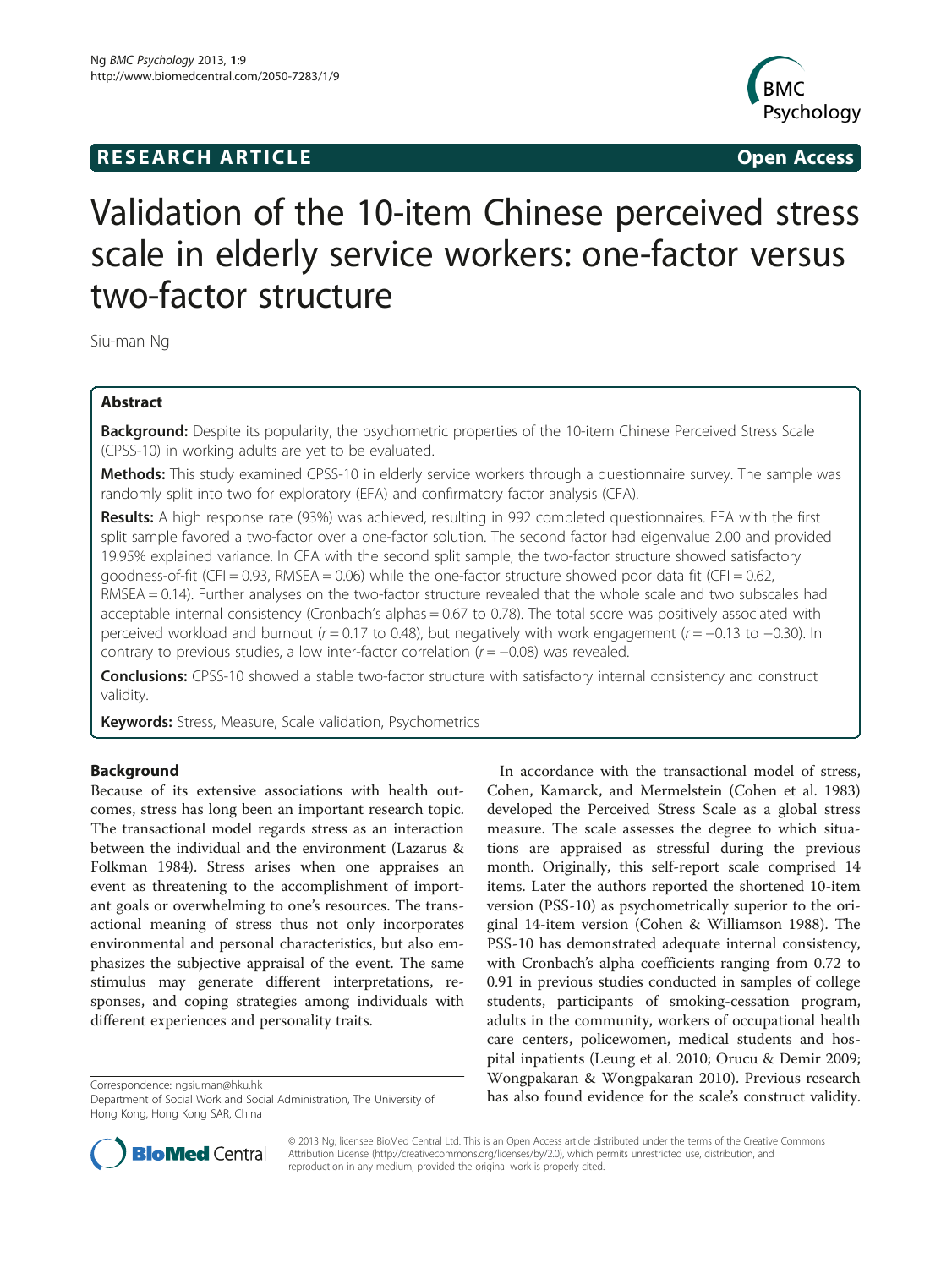It was negatively correlated with positive measures, such as perceived health in college students and participants of smoking-cessation program, and self-esteem of medical students and hospital inpatients. On the other hand it was positively correlated with negative measures, such as health complaints in college students (Otto et al. [2004](#page-6-0)), state anxiety and depressive symptoms in depression patients, medical students and hospital inpatients (Orucu & Demir [2009;](#page-6-0) Wongpakaran & Wongpakaran [2010](#page-7-0)), susceptibility to the common cold in healthy adults (Cohen et al. [1993](#page-6-0)), and emotional exhaustion in college students (Ramirez & Hernandez [2007](#page-6-0)).

Regarding the scale's dimensionality, most researchers have found evidence for a two-factor structure (Eskin & Parr [1996;](#page-6-0) Wang et al. [2011](#page-7-0); Wongpakaran & Wongpakaran [2010;](#page-7-0) Orucu & Demir [2009;](#page-6-0) Otto et al. [2004;](#page-6-0) Roberti et al. [2006](#page-6-0); Reis et al. [2010](#page-6-0)). The two factors revealed in the EFAs were named Perceived Helplessness (comprised of items 1, 2, 3, 6, 9, and 10) and Perceived Self-efficacy (comprised of items 4, 5, 7, and 8, which are reversely coded when computing the total score).

In a study of 60 suicide survivors, Mitchell, Crane, and Kim (Mitchell et al. [2008\)](#page-6-0) argued for a one-factor structure for PSS-10 even though the eigenvalue of the second factor was still bigger than 1. The main arguments were, firstly, the primary factor already accounted for sufficient amount of the total variance explained (56.6%), and secondly, being conceptualized as a global assessment of stress, a one-dimensional structure for PSS-10 is theoretically more coherent.

PSS, especially the 10-item version, has been widely adopted in health outcome studies. The PSS-10 has been translated and validated in Japanese (Mimura & Griffiths [2008](#page-6-0)), Swedish (Eskin & Parr [1996](#page-6-0)), Spanish (Ramirez & Hernandez [2007](#page-6-0)), Turkish (Otto et al. [2004\)](#page-6-0), Portuguese (Reis et al. [2010](#page-6-0)), French (Lessage et al. [2012\)](#page-6-0), and Thai (Wongpakaran & Wongpakaran [2010\)](#page-7-0). Given the close relation between stress and a wide range of well-being measures such as perceived health (Cohen et al. [1983](#page-6-0)), negative affect (Cohen et al. [1993;](#page-6-0) Ho et al. [2004](#page-6-0)), and workplace well-being (Duran et al. [2006](#page-6-0); Prosser et al. [1997](#page-6-0); Ro et al. [2010](#page-6-0)), it is essential to have a measure of perceived stress validated in the Chinese people. Although the PSS-10 has been translated into Chinese (Lee & Crockett [1994](#page-6-0)) and the Chinese PSS-10 (CPSS-10) has been applied in various previous studies (Ho et al. [2004](#page-6-0); Gao et al. [2009;](#page-6-0) Chung & Tang [2006](#page-6-0)), the psychometric properties of CPSS-10 have rarely been examined. These previous studies have merely reported the scale's internal consistency (Cronbach's alphas ranging from 0.74 to 0.82), and provided minimal information on its factorial and construct validity. The only exceptions were more recent studies by Leung (Leung et al. [2010](#page-6-0)) and Wang (Wang et al. [2011\)](#page-7-0). Leung examined the factor structure, internal consistency and construct validity of the 4, 10 and 14 item versions of CPSS. Leung concluded that the 10 item version CPSS, with a two-factor structure, showed the best overall psychometric properties. Wang evaluated the factor structure of CPSS-10 and recommended a 2 factor structure. However, since these two studies were on very specific groups, cardiac patients who smoked and policewomen respectively, the transferability of the findings to other population groups is unsure.

Because of the high relevance of the notion of stress in workplace, it is essential to validate CPSS-10 in working adults. The current study evaluated the psychometric properties of CPSS-10 in elderly service workers in Hong Kong.

## Methods

### Participants

Participants were part of a cross-sectional questionnaire study of occupational well-being carried out among the workers of elderly service units of a large social service organization in Hong Kong (Ng et al. [2011\)](#page-6-0). All potential participants were invited to participate in the study by an individual invitation letter which included introduction of the study, consent form and a set of questionnaire. They were informed of the survey's aim and assured that their responses would be kept strictly anonymous and confidential. Voluntary participation was ensured throughout the study and written informed consent was collected from each participant. Each completed questionnaire was put into an envelope and then sealed by the participant him/herself. All completed questionnaires in sealed envelopes were sent to the research team for data processing. The elderly service agency had no access to the completed questionnaires. Ethical approval for the study was granted by the Human Research Ethics Committee for Non-Clinical Facilities of the The University of Hong Kong (reference number EA171210). A high response rate (93.0%) was resulted, leading to a sample of 992 workers participated in the study. Table [1](#page-2-0) shows the demographic characteristics of the study participants. The mean age of the sample was 43.2 years  $(SD = 10.2)$ . About five-sixths of the participants (83.5%) were women, and 16.5% men. Most participants (68.5%) were married, 22.6% were single, and 9.0% were divorced. With respect to the highest level of education attained, 14.2% of the participants attained primary education, 38.5% attained junior secondary education, 28.6% attained senior secondary education, and 18.7% attained tertiary education. The mean years of service in the elderly service organization was 7.9 years  $(SD = 6.7)$ .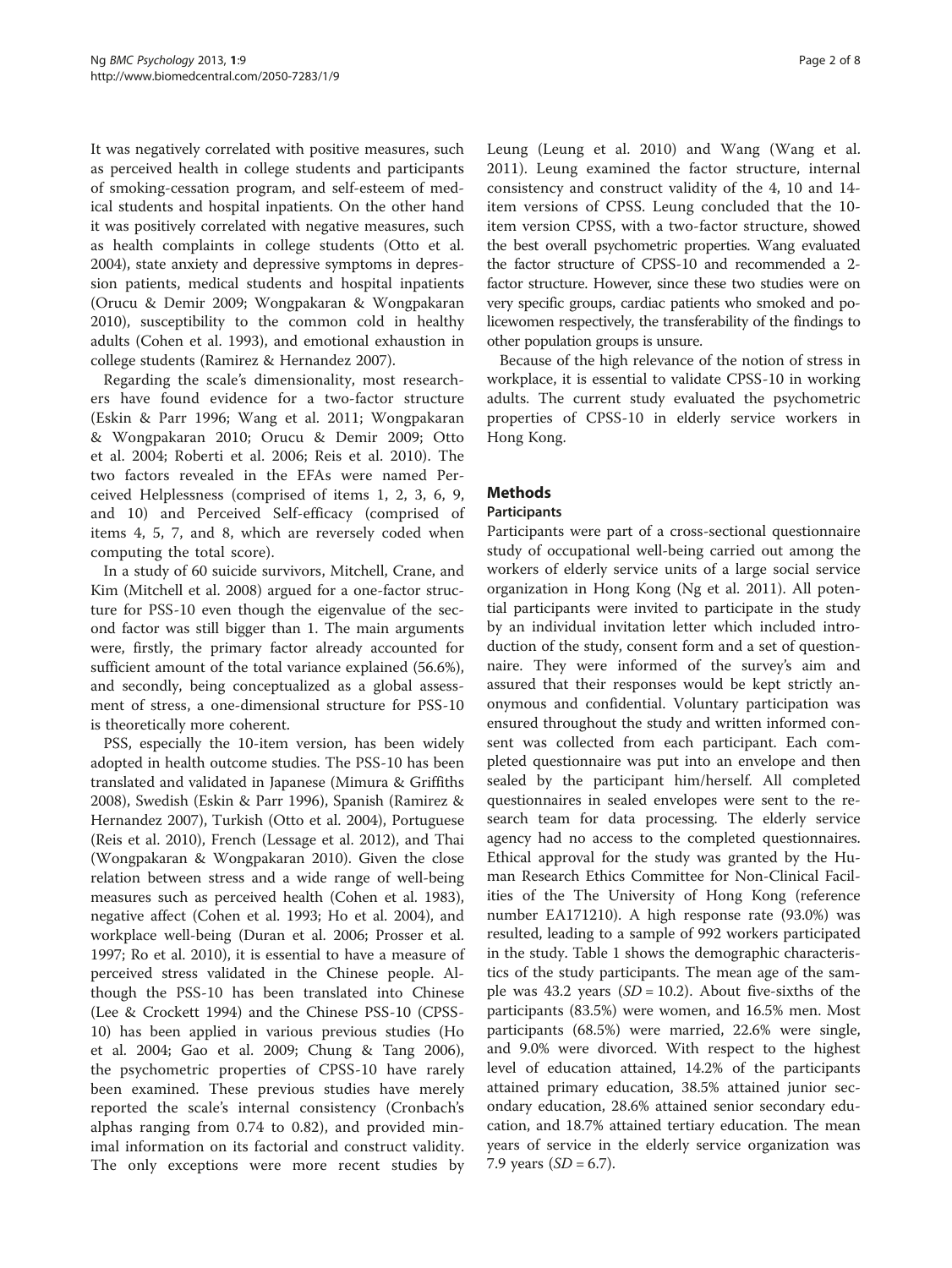|                    | Whole sample | Split sample 1 | Split sample 2 |         |                |
|--------------------|--------------|----------------|----------------|---------|----------------|
| Variable           | $(n = 992)$  | $(n = 491)$    | $(n = 501)$    |         |                |
|                    | $\%$         | $\%$           | $\%$           | $x^2$   | p              |
| Gender             |              |                |                |         |                |
| Male               | 16.5         | 15.5           | 17.5           | 0.72    | 0.40           |
| Female             | 83.5         | 84.5           | 82.5           |         |                |
| Marital status     |              |                |                |         |                |
| Single             | 22.6         | 20.6           | 24.4           | 2.33    | 0.31           |
| Married            | 68.5         | 69.7           | 67.3           |         |                |
| Divorced           | 9.0          | 9.7            | 8.3            |         |                |
| Educational level  |              |                |                |         |                |
| Primary            | 14.2         | 15.4           | 13.1           | 6.85    | 0.08           |
| Junior secondary   | 38.5         | 41.5           | 35.7           |         |                |
| Senior secondary   | 28.6         | 25.3           | 31.8           |         |                |
| Tertiary           | 18.7         | 17.9           | 19.5           |         |                |
| Perceived workload |              |                |                |         |                |
| Low                | 0.9          | 1.4            | 0.4            | 6.88    | 0.14           |
| Normal             | 47.8         | 46.2           | 49.8           |         |                |
| High               | 40.8         | 43.2           | 38.5           |         |                |
| Very high          | 10.5         | 9.1            | 11.7           |         |                |
|                    | M(SD)        | M(SD)          | M(SD)          | $\it t$ | $\overline{p}$ |
| $Age - years$      | 43.2 (10.2)  | 43.6 (10.2)    | 42.9 (10.3)    | 0.95    | 0.35           |
| Job tenure - years | 7.9(6.7)     | 7.8 (6.9)      | 7.9(6.5)       | 0.25    | 0.81           |

### <span id="page-2-0"></span>Table 1 Characteristics of participants in the study

#### Measures

To assess its psychometric properties, we administered the CPSS-10 together with a battery of validation scales to the study participants (Lee & Crockett, [1994\)](#page-6-0). Among the 10 items of the CPSS-10, six items are negatively worded (e.g., "How often did you feel that you were unable to control important things in your life?") and the remaining four are positively worded (e.g., "How often did you feel that you were on top of things?"). The same response format is adopted in the CPSS-10 as in the original PSS, and the items are rated in a 5-point Likert response format  $(0 = never to 4 = very often)$ . When computing the total score, the four positive items are reversely coded and then added to the six negative items, so that a higher total score denotes greater perceived stress.

To evaluate the construct validity of the CPSS-10 in working adults, we incorporated the Maslach Burnout Inventory – General Survey (MBI-GS), the Utrecht Work Engagement Scale (UWES), and a single item inquiring perceived workload into the questionnaire. The MBI–GS is a 16-item self-report scale widely used to measure burnout through the three dimensions of Emotional Exhaustion (exhaustion of passion, enthusiasm, and empathy), Cynicism (negative and apathetic attitude), and Reduced Efficacy (diminishment of one's accomplishment) (Maslach et al. [1996\)](#page-6-0). It uses a 7-point Likert-type scale  $(0 = never to 6 = every day)$  and has been shown to possess good internal consistency and construct validity (Schaufeli et al. [2002](#page-6-0)). The alpha coefficients for the three subscales of burnout in the current sample were 0.86, 0.81, and 0.77, respectively.

The UWES is a 17-item self-report scale commonly used to assess work engagement through the three dimensions of Vigor (high levels of mental energy and resilience), Dedication (sense of significance, pride, and enthusiasm), and Absorption (concentration and engrossment in one's work) (Schaufeli & Bakker [2003\)](#page-6-0). It uses a 7-point Likert-type scale  $(0 = never to 6 = every$ *day*), and previous research has suggested adequate internal consistency and construct validity (Schaufeli et al. [2002](#page-6-0); van Doornen et al. [2009\)](#page-7-0). The alpha coefficients for the three subscales of engagement in the current sample were 0.81, 0.84, and 0.76, respectively.

#### Statistical analyses

To analyze the factorial validity of the CPSS-10, we randomly divided the study sample into two subsamples for exploratory (EFA) and confirmatory factor analyses (CFA). We carried out an EFA with the first split sample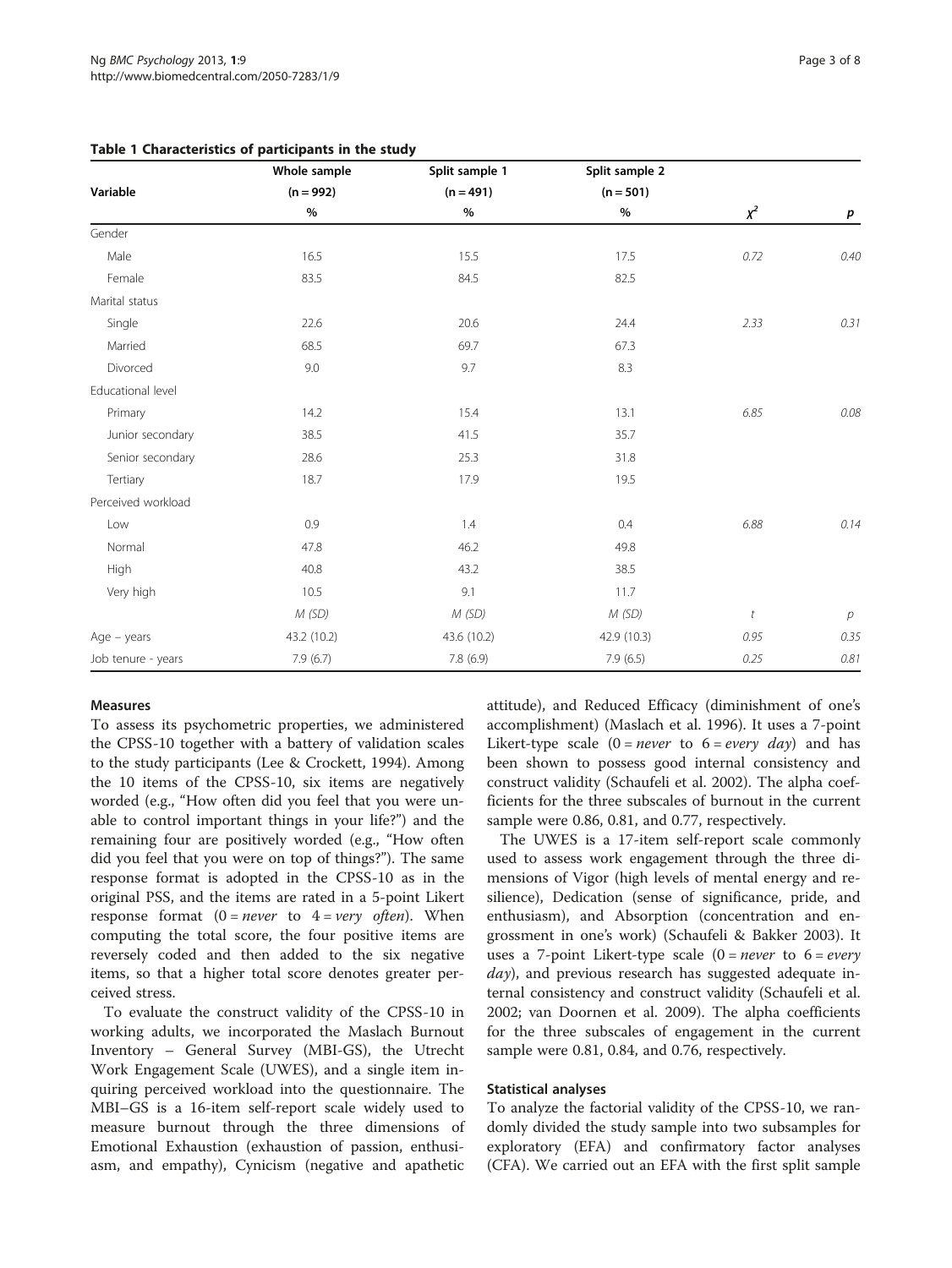to explore the scale's underlying factor structure. We next conducted CFA with the second split sample to test the goodness-of-fit of the revealed factor structures. Table [1](#page-2-0) displays the demographic characteristics of the whole sample and the two split samples. Independent ttests and chi-square tests revealed no significant differences between the two split samples.

We performed EFA on the first split sample using SPSS 19.0, and examined an oblique rotation solution with extraction by principal axis factoring and rotation by oblimin with Kaiser normalization. With a sample size of 491 in the first split sample, the subject-toitem ratio was therefore 49.1:1, well exceeding the recommended ratio of between 5:1 and 10:1 (DeVellis [2003\)](#page-6-0). Sample adequacy was further assessed by the Kaiser-Meyer-Olkin (KMO) measure and Barlett's test of sphericity. The number of factors was determined with reference to the Kaiser criterion of eigenvalues and the scree test (Costello & Osborne [2005\)](#page-6-0). For the eigenvalue criterion, factors with eigenvalues larger than 1 were kept. For the scree test, we detected the number of factors by locating the last substantial leap in the magnitude of the eigenvalues in the scree plot. We considered factor loadings greater than 0.4 significant. In view of the findings of previous studies (Otto et al. [2004](#page-6-0); Ramirez & Hernandez [2007](#page-6-0); Reis et al. [2010\)](#page-6-0), we expected either a one- or two-factor solution for the scale.

With the second split sample, we performed CFA using Mplus 5.2 under the maximum likelihood method to examine the goodness-of-fit of a one-factor model and, if applicable, the two-factor model extracted from

the EFA with the first split sample. To determine the degree of model fit, we adopted a cluster of criteria on goodness-of-fit statistics: normed chi-square  $(\chi^2/df) \leq 3$ , a comparative fit index  $(CFI) \ge 0.90$ , a Tucker-Lewis index (TLI)  $\geq$  0.90, a root mean square error of approximation (RMSEA)  $\leq$  0.08, and a standardized root mean square residual (SRMR) ≤ 0.06 (Hu & Bentler [1998](#page-6-0); Schermelleh-Engel et al. [2003](#page-7-0)).

We then evaluated the construct validity of the CPSS-10 through examining the bivariate Pearson's correlations (2-tailed) between its total/factor scores and the validation variables, namely, perceived workload, and the various dimensions of burnout and work engagement. We anticipated the total score of CPSS-10 to be positively associated with perceived workload and burnout, and negatively associated with work engagement. We also examined scale reliability using the Cronbach's alpha coefficients.

## Results

For the first split sample, the KMO measure was found to be 0.74, while Barlett's test of sphericity was significant, with  $\chi^2(45) = 1021.61$ ,  $p < 0.01$ , thus fulfilling the prerequisites for conducting EFA. With regards to the dimensionality of the CPSS-10, the scree plot showed that the curve leveled off after the first two components, with eigenvalues of the two factors greater than 1 (2.92 and 2.00). These findings suggested a two-factor solution for the scale (Figure 1).

Table [2](#page-4-0) displays the pattern matrix from EFA with extraction by principal axis factoring and rotation by oblimin with Kaiser normalization. Together the two

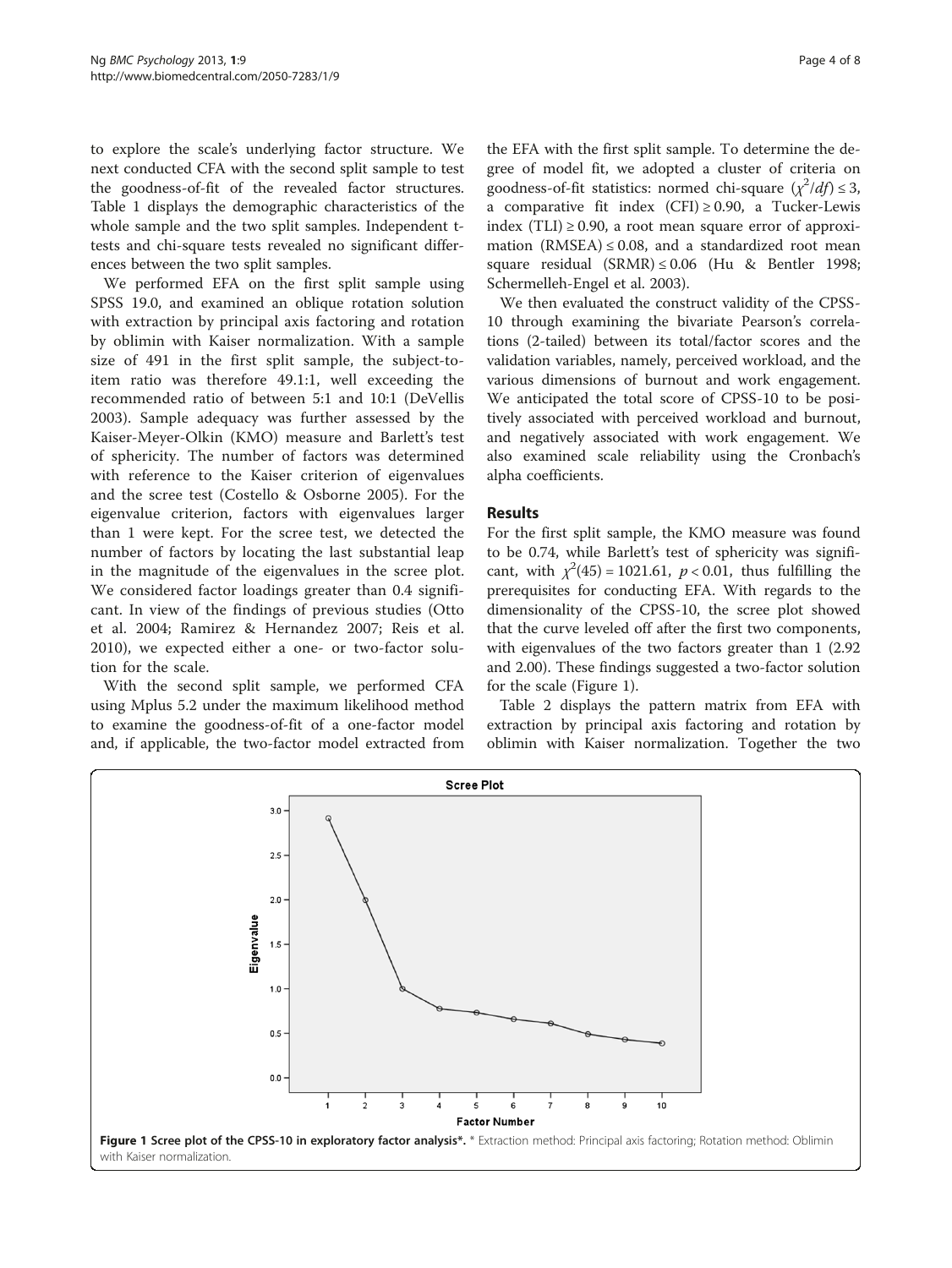|                         |                                                                            |          | <b>Factor loadings</b> |
|-------------------------|----------------------------------------------------------------------------|----------|------------------------|
| <b>PSS</b> items        |                                                                            | Factor 1 | Factor 2               |
|                         | been upset because of something that happened unexpectedly?                | 0.64     | 0.07                   |
| 2                       | felt that you were unable to control the important things in your life?    | 0.58     | $-0.06$                |
| 3                       | felt nervous and 'stressed'?                                               | 0.61     | $-0.05$                |
| 4                       | felt confident about your ability to handle your personal problems?        | 0.00     | 0.50                   |
| 5                       | felt that things were going your way?                                      | $-0.10$  | 0.57                   |
| 6                       | found that you could not cope with all the things that you had to do?      | 0.52     | $-0.07$                |
| 7                       | been able to control irritations in your life?                             | 0.12     | 0.64                   |
| 8                       | felt that you were on top of things?                                       | $-0.04$  | 0.62                   |
| 9                       | been angered because of things that were outside of your control?          | 0.56     | 0.07                   |
| 10                      | felt difficulties were piling up so high that you could not overcome them? | 0.73     | 0.02                   |
| Eigenvalue              |                                                                            | 2.92     | 2.00                   |
| % of variance explained |                                                                            | 29.15    | 19.95                  |
|                         | Total% of variance explained                                               |          | 49.10                  |
|                         | Cronbach's alpha coefficient of Factor 1 and 2                             | 0.78     | 0.67                   |

Cronbach's alpha coefficient of the whole scale 0.70 Inter-factor Pearson's correlation (2-tailed) −0.08

<span id="page-4-0"></span>

| Table 2 Pattern matrix from exploratory factor analysis* of the CPSS-10 in split sample 1 ( $n = 491$ ) |  |  |
|---------------------------------------------------------------------------------------------------------|--|--|
|---------------------------------------------------------------------------------------------------------|--|--|

\* Extraction method: Principal axis factoring; Rotation method: Oblimin with Kaiser normalization.

factors explained 49.10% of the variance. Factor 1 was consisted of six items and accounted for 29.15% of variance, while Factor 2 comprised the remaining four items and accounted for 19.95% of variance. No double loadings occurred in the pattern matrix, with all significant item loadings being greater than 0.5. The two-factor structure revealed was consistent with the factor structure revealed in most previous studies (Orucu & Demir [2009](#page-6-0); Otto et al. [2004\)](#page-6-0). Factor 1 was composed of the 6 negatively worded items and Factor 2 was composed of the 4 positively worded items. The Cronbach's alpha coefficients for Factor 1, Factor 2, and the total score were 0.78, 0.67, and 0.70, respectively. The two factors were weakly correlated with each other ( $r = -0.08$ ,  $p < 0.05$ ).

Table 3 displays the goodness-of-fit indices of the CFA models in the second split sample. The one-factor model showed a poor data fit, with  $\chi^2/df = 10.09$ , CFI = 0.62, TLI = 0.52, RMSEA = 0.14, 90% C.I. of RMSEA =  $(0.12 - 1.14)$  $(0.15)$ , and SRMR = 0.11. None of the fit indices matched the cutoff criterion. On the other hand, the two-factor model revealed in the EFA showed adequate data fit. The fit indices, given by  $\chi^2/df = 2.85$ , CFI = 0.93, TLI = 0.90, RMSEA = 0.06, 90% C.I. of RMSEA = (0.05 - 0.08), and  $SRMR = 0.04$ , were all adequate in accordance with

the cutoff criteria. The standardized regression coefficients, as shown in Figure [2,](#page-5-0) ranged from 0.49 to 0.68 for Factor 1 and from 0.42 to 0.68 for Factor 2.

Table [4](#page-5-0) presents the Pearson's correlations (2-tailed) between the CPSS-10 and the validating variables. The total and Factor 1 scores of CPSS-10 showed significant positive correlations with perceived workload ( $r = 0.17$  & 0.20), emotional exhaustion ( $r = 0.48$  & 0.50), cynicism  $(r = 0.41 \& 0.42)$ , and reduced efficacy  $(r = 0.18 \& 0.28)$ . Regarding the different dimensions of work engagement, the total and Factor 1 scores of CPSS-10 showed significant negative correlations with vigor  $(r = -0.19 \& -0.30)$ , and dedication ( $r = -0.18$  & -0.28). For the dimension absorption, only the total score showed significant correlation ( $r = -0.13$ ). The correlation between Factor 1 score and absorption was insignificant.

In general, Factor 2 score showed correlations with the validation scales in the opposite direction of the total and Factor 1 scores. The Factor 2 score was negatively correlated with exhaustion ( $r = -0.16$ ), cynicism ( $r = -0.18$ ), and reduced efficacy  $(r = -0.25)$ , and positively correlated with vigor ( $r = 0.26$ ), dedication ( $r = 0.24$ ), and absorption  $(r = 0.17)$ . The correlation between Factor 2 score and perceived workload was insignificant.

| Model          |        | df      | $x^2$ /df | CFI  | TLI          | <b>RMSEA</b>              | └╹90% (RMSEA)       | <b>SRMR</b> |
|----------------|--------|---------|-----------|------|--------------|---------------------------|---------------------|-------------|
| 1-factor model | 353.07 | --      | 10.09     | 0.62 | $ -$<br>0.52 | - 14<br>$\cup$ . $\vdots$ | <sup>0</sup> - 0.15 | v. i        |
| 2-factor model | 96.86  | ≺⊿<br>້ | 2.85      | 0.93 | 0.90         | 0.06                      | $0.05 - 0.08$       | 0.04        |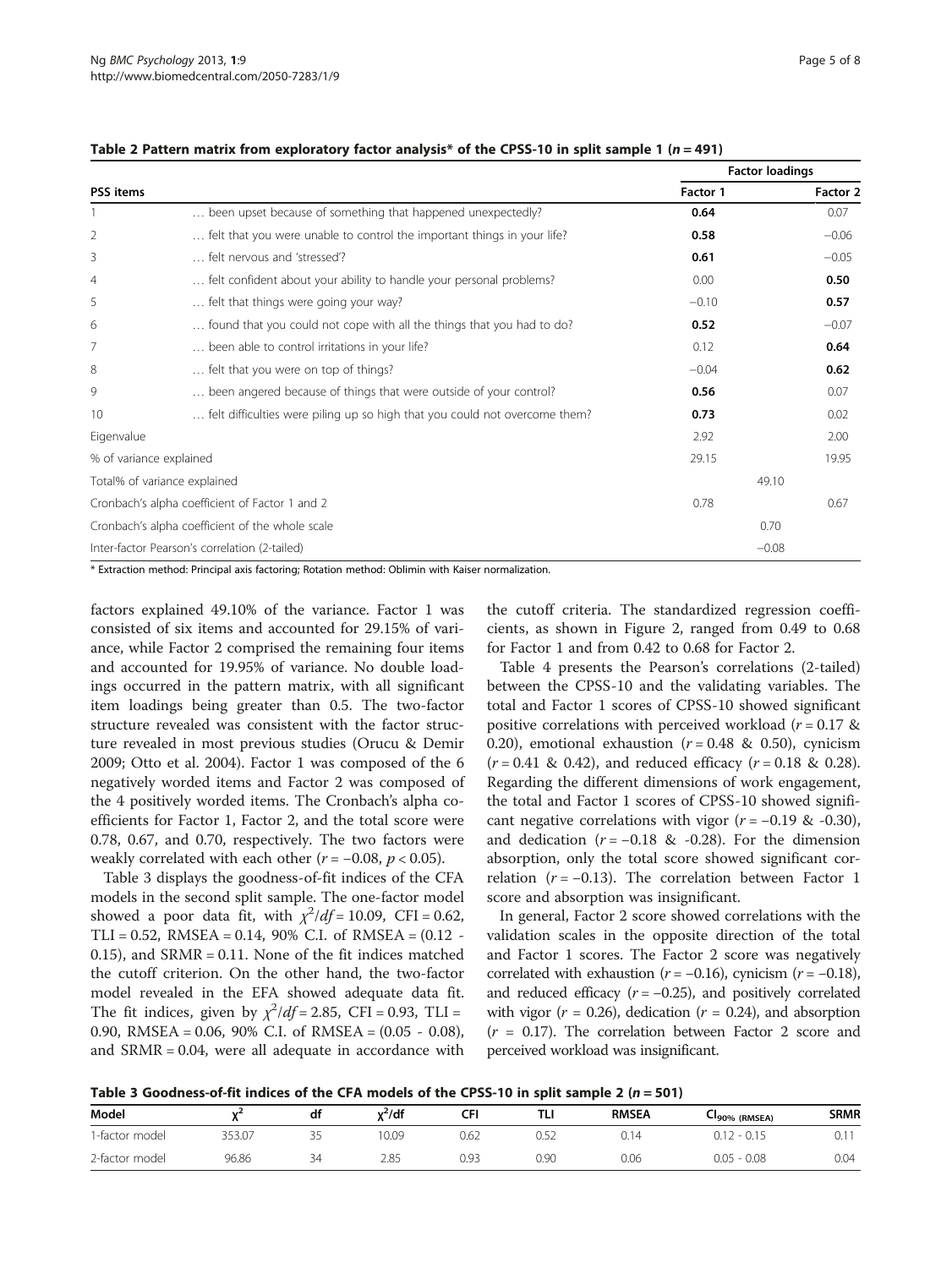<span id="page-5-0"></span>

### **Discussion**

The PSS-10 intends to be a global and generic scale that measures the degree to which life events are appraised as stressful. Although the Chinese translation of the PSS-10 has been available for over ten years (Lee & Crockett [1994](#page-6-0)), few studies have closely examined its psychometric properties in samples of Chinese working adults. The existing studies were conducted in a very specific samples, which were cardiac patients who smoked and policewomen (Leung et al. [2010;](#page-6-0) Wang et al. [2011](#page-7-0)). The transferability of the findings of these studies is unsure. To our best understanding, the current study is the first study to validate the CPSS-10 in Chinese workers of elderly service.

The EFA with the first split sample revealed an unambiguous two-factor solution with a decent portion of explained variance and a factor loading pattern comparable to results of previous studies (Hewitt et al. [1992](#page-6-0); Mimura & Griffiths [2004\)](#page-6-0). Factor 1 (Perceived Helplessness) comprised six negative items, and Factor 2 (Perceived Self-efficacy) comprised four positive items, matching the findings of recent factorial analytic studies on the PSS-10 (Roberti et al. [2006;](#page-6-0) Reis et al. [2010\)](#page-6-0). The whole scale of the CPSS-10 and Factor 1 Perceived Helplessness showed acceptable levels of internal consistency. With only 4 items, Factor 2 Perceived Selfefficacy showed a relatively lower Cronbach's alpha coefficient, indicating marginally acceptable consistency.

With the second split sample, CFA revealed a poor fit for the one-factor model suggested by Mitchell, Crane, and Kim (Mitchell et al. [2008\)](#page-6-0). In contrast, the twofactor model revealed in the EFA with the first split sample showed a much better fit, with goodness-of-fit indices meeting all the cutoff criteria.

The current study revealed a weak correlation between Factor 1 and 2 ( $r = -0.08$ ,  $p < 0.05$ ), which is in contrary to previous findings where the two factors were negatively correlated at moderate magnitude. In the study by Leung and her associates (Leung et al. [2010](#page-6-0)) on 1,860 Chinese cardiac patients who smoked, the inter-factor correlation was revealed to be −0.57. In Wang's study with 240 Chinese policewomen, the inter-factor correlation was revealed to be −0.47 (Wang et al. [2011](#page-7-0)). Given the large sample size (992) from multiple sites and high response rate (93%) of the current study, the low interfactor correlation revealed might suggest a relative independence of the two factors among Chinese elderly service workers. A low, insignificant inter-factor correlation poses some important questions. Are the two factors measuring the same construct? Should a composite score be created for the construct using scores of two uncorrelated factors? Since such low correlation has not been reported in previous studies, the finding should be further tested in different samples, especially with care workers in different social service settings.

With respect to construct validity, we found the CPSS-10 to be associated with various dimensions or manifestations of work well-being as signaled by its convergent property with perceived workload, exhaustion, cynicism and reduced efficacy, and its divergent property with vigor and dedication. The direction of correlations of Factor 1 was generally in line with the total score, whereas Factor 2 showed correlation direction opposite to that of the total score. These results, consistent with research findings on job stress (Duran et al. [2006](#page-6-0); Prosser et al. [1997](#page-6-0)), provide empirical support for the scale's construct validity in the work context.

Table 4 Pearson's correlations (2-tailed) between CPSS-10 and the validating variables ( $n = 776$ )

| Scale         |                           | <b>MBI-GS</b>     |          |                         | <b>UWES</b> |                   |                   |
|---------------|---------------------------|-------------------|----------|-------------------------|-------------|-------------------|-------------------|
| Variable      | <b>Perceived Workload</b> | <b>Exhaustion</b> | Cvnicism | <b>Reduced Efficacy</b> | Vigor       | <b>Dedication</b> | <b>Absorption</b> |
| Factor 1      | $0.20*$                   | $0.50*$           | $0.41*$  | $0.18*$                 | $-0.19*$    | $-0.18*$          | $-0.05$           |
| Factor 2      | $-0.02$                   | $-0.16*$          | $-0.18*$ | $-0.25*$                | $0.26*$     | $0.24*$           | $0.17*$           |
| Total score** | $0.17*$                   | $0.48*$           | $0.42*$  | $0.28*$                 | $-0.30*$    | $-0.28*$          | $-0.13*$          |

 $*$ *p* < 0.01.

\*\*To compute the total scores, items of Factor 2 were reversely coded and added to items of Factor 1.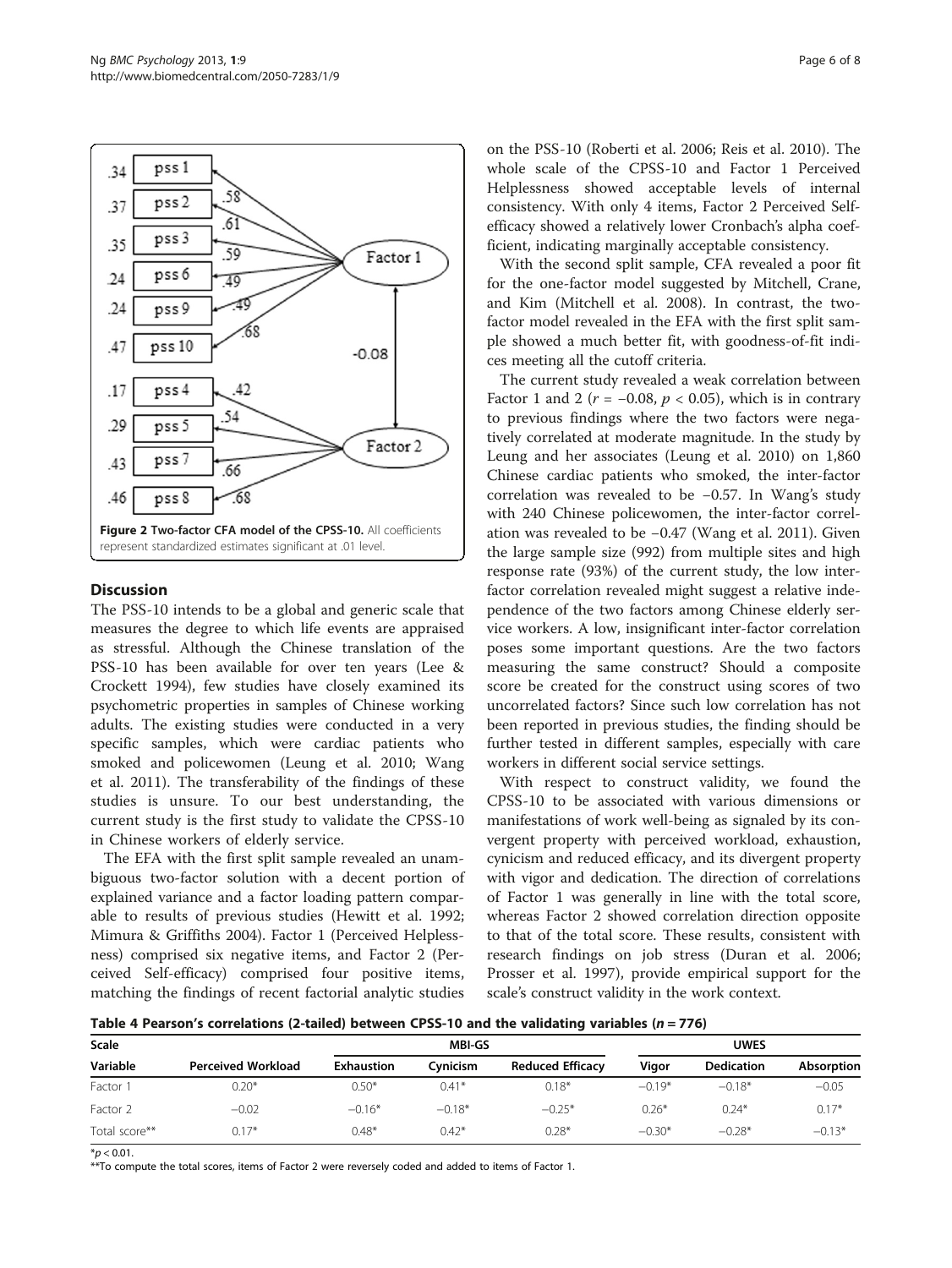<span id="page-6-0"></span>Some limitations of the current study must be discussed. The current scale validation study solely relied on self-reported measures. Future studies might incorporate other assessment modalities, such as behavioral appraisals and physiological markers of stress, so as to further substantiate the construct validity. Also, we scrutinized the CPSS-10 in a convenience sample of working adults in the elderly service field. Although there was substantial diversity in their age, marital status, and education levels, over 83% of them were women. This imbalanced gender composition might lower the sample representativeness and limit the generalization of the findings to other occupations where the male-to-female ratio differs substantially from the current study sample. We therefore recommend that further studies be undertaken to evaluate the CPSS-10 in samples with different gender composition. Even so, the large sample size  $(N =$ 992) and high response rate (93%) of the current study did lend support to the accuracy of the findings. Another notable strength of this study is that we performed scale validation through simultaneous use of EFA and CFA on random split samples. Previous studies have rarely adopted such a cross-validation approach, with the exception of one recent report (Reis et al. 2010).

#### Conclusions

In summary, the Chinese version of the PSS-10 (CPSS-10) demonstrated a stable two-factor structure consistent with the findings of most previous studies. It further displayed acceptable internal consistency and adequate evidence for construct validity, and we recommend its use in stressrelated research in the Chinese population.

#### Competing interests

The author declares that he has no competing interests.

#### Authors' contributions

SM: principal investigator, study design, supervision of data collection, data analysis and manuscript preparation.

#### Received: 4 September 2012 Accepted: 29 May 2013 Published: 19 June 2013

#### References

- Chung, KF, & Tang, MK. (2006). Subjective sleep disturbance and its correlates in middle-aged Hong Kong Chinese women. Maturitas, 53(4), 396–404.
- Cohen, S, & Williamson, G. (1988). Perceived stress in a probability sample of the United States. In S Spacepan & S Oskamp (Eds.), The social psychology of health (pp. 31–67). Newbury Park, CA: Sage.
- Cohen, S, Kamarck, T, & Mermelstein, R. (1983). A global measure of perceived stress. Journal of Health and Social Behavior, 24(4), 385–396.
- Cohen, S, Tyrrell, DA, & Smith, AP. (1993). Negative life events, perceived stress, negative affect, and susceptibility to the common cold. Journal of Personality and Social Psychology, 64(1), 131–140.
- Costello, AB, & Osborne, JW. (2005). Best practices in exploratory factor analysis: Four recommendations for getting the most from your analysis. Practical Assessment Research and Evaluation, 10(7), 1–9.
- DeVellis, RF. (2003). Scale development: theory and applications (2nd ed.). Thousand Oaks, CA, USA: Sage.
- Duran, A, Extremera, N, Rey, L, Fernandez-Berrocal, P, & Montalban, FM. (2006). Predicting academic burnout and engagement in educational
- Psicothema, 18, 158–164. Eskin, M, & Parr, D. (1996). Introducing a Swedish version of an instrument measuring mental stress. Stockholm: Department of Psychology, University of **Stockholm**
- Gao, LL, Chan, SWC, & Mao, Q. (2009). Depression, perceived stress, and social support among first-time Chinese mothers and fathers in the postpartum period. Research in Nursing and Health, 32(1), 50–58.
- Hewitt, PL, Flett, GL, & Mosher, SW. (1992). The perceived stress scale: factor structure and relation to depression symptoms in a psychiatric sample. Journal of Psychopathology and Behavioral Assessment, 14(3), 247–257.
- Ho, RTH, Chan, CLW, & Ho, SMY. (2004). Emotional control in Chinese female cancer survivors. Psycho-Oncology, 13(11), 808–817.
- Hu, L, & Bentler, PM. (1998). Fit indices in covariance structure modelling: sensitivity to underpararmeterized model misspecification. Psychological Methods, 3, 424–453.
- Lazarus, RS, & Folkman, S. (1984). Stress, appraisal and coping. New York: Springer.
- Lee, S, & Crockett, MS. (1994). Effect of assertiveness training on levels of stress and assertiveness experienced by nurses in Taiwan, Republic of China. Issues in Mental Health Nursing, 15(4), 419–432.
- Lessage, FX, Berjot, S, & Deschamps, F. (2012). Psychometric properties of the French versions of the perceived stress scale. International Journal of Occupational Medicine and Environmental Health, 25(2), 178–184.
- Leung, DYP, Lam, TH, & Chan, SSC. (2010). Three versions of perceived stress scale: validation in a sample of Chinese cardiac patients who smoke. Public Health, 10, 513.
- Maslach, C, Jackson, SE, & Leiter, MP. (1996). Maslach burnout inventory manual (3rd ed.). Palo Alto, CA: Consulting Psychologists Press.
- Mimura, C, & Griffiths, P. (2004). A Japanese version of the perceived stress scale: translation and preliminary test. International Journal of Nursing Studies, 41(4), 379–385.
- Mimura, C, & Griffiths, P. (2008). A Japanese version of the perceived stress scale: cross-cultural translation and equivalence assessment. BMC Psychiatry, 8, 85. doi[:10.1186/1471-244X-8-85](http://dx.doi.org/10.1186/1471-244X-8-85).
- Mitchell, AM, Crane, PA, & Kim, YK. (2008). Perceived stress in survivors of suicide: psychometric properties of the perceived stress scale. Research in Nursing and Health, 31, 576–585.
- Ng, SM, Fong, TCT, & Wang, XL. (2011). The role of holistic care culture in mitigating burnout and enhancing engagement: A study among elderly service workers in Hong Kong. Aging & Mental Health, 15(6), 712–719.
- Orucu, MC, & Demir, A. (2009). Psychometric evaluation of perceived stress scale for Turkish university students. Stress and Health, 25(1), 103–109.
- Otto, MW, Fava, M, Penava, SJ, Bless, E, Muller, RT, & Rosenbaum, JF. (2004). Life event, mood, and cognitive predictors of perceived stress before and after treatment for major depression. Cognitive Therapy and Research, 21(4), 409–420.
- Prosser, D, Johnson, S, Kuipers, E, Szmukler, G, Bebbington, P, & Thornicroft, G. (1997). Perceived sources of work stress and satisfaction among hospital and community mental health staff, and their relation to mental health, burnout and job satisfaction. Journal of Psychosomatic Research, 43  $(1)$ , 51–59
- Ramirez, MTG, & Hernandez, RL. (2007). Factor Structure of the Perceived Stress Scale (PSS) in a sample from Mexico. Spanish Journal of Psychology, 10(1), 199–206.
- Reis, RS, Hino, AAF, & Rodriguez-Anez, CR. (2010). Perceived stress scale reliability and validity study in Brazil. Journal of Health Psychology, 15(1), 107–114.
- Ro, KEI, Tyssen, R, Hoffart, A, Sexton, H, Aasland, OG, & Gude, T. (2010). A three-year cohort study of the relationships between coping, job stress and burnout after a counselling intervention for help-seeking physicians. BMC Public Health, 10, 213. doi:[10.1186/1471-2458-10-213](http://dx.doi.org/10.1186/1471-2458-10-213).
- Roberti, JW, Harrington, LN, & Storch, EA. (2006). Further psychometric support for the 10-item version of the perceived stress scale. Journal of College Counseling, 9, 135–147.
- Schaufeli, WB, & Bakker, AB. (2003). Utrecht work engagement scale: preliminary manual. Utrecht: Occupational Health Psychology Unit, Utrecht University.
- Schaufeli, WB, Salanova, M, Gonzalez-Roma, V, & Bakker, AB. (2002). The measurement of engagement and burnout: a two sample confirmatory factor analytic approach. Journal of Happiness Studies, 3, 71–92.